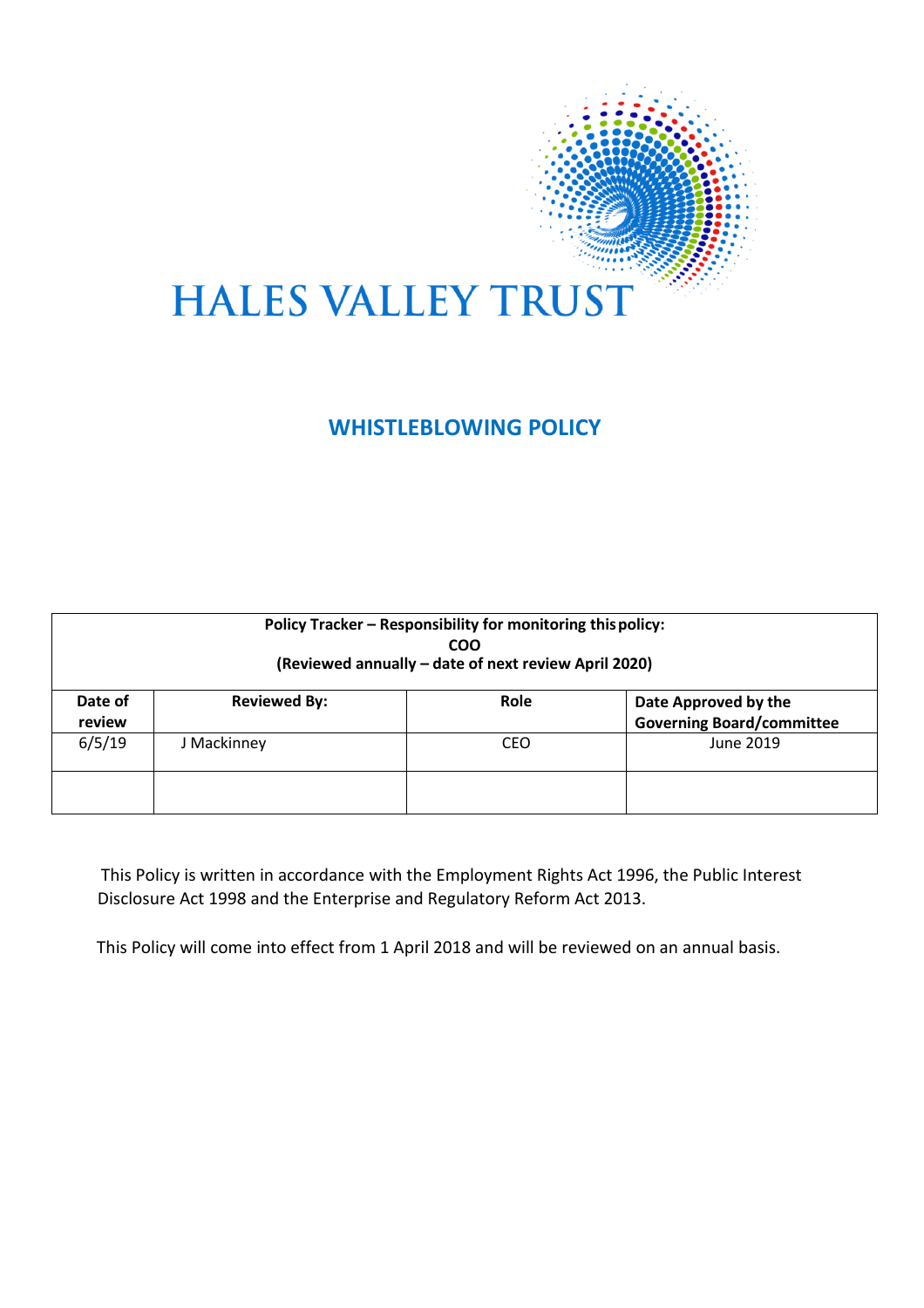# **Contents**

|                | <b>Contents</b>                                          | Page Nº |
|----------------|----------------------------------------------------------|---------|
| 1              | Introduction                                             |         |
| $\overline{2}$ | Aims and Scope of the Policy                             | 3       |
| 3              | Safeguards                                               | 5       |
| 4              | <b>Untrue Allegations</b>                                | 5       |
| 5              | How to raise a Concern                                   | 5       |
| 6              | Advice to employees wishing to raise a concern or make a | 9       |
|                | disclosure                                               |         |
| 7              | Whistleblowing by members of the public                  | 9       |
| 8              | How to report an actual or suspected serious wrongdoing  | 9       |
| 9              | How the Trust will respond to a disclosure               | 11      |
| 10             | <b>Confidentiality and Anonymity</b>                     | 12      |
| 11             | Protecting an employee whistleblower                     | 13      |
| 12             | Recording and monitoring complaints                      | 13      |
| Appendix 1     | The Nolan Principles                                     | 15      |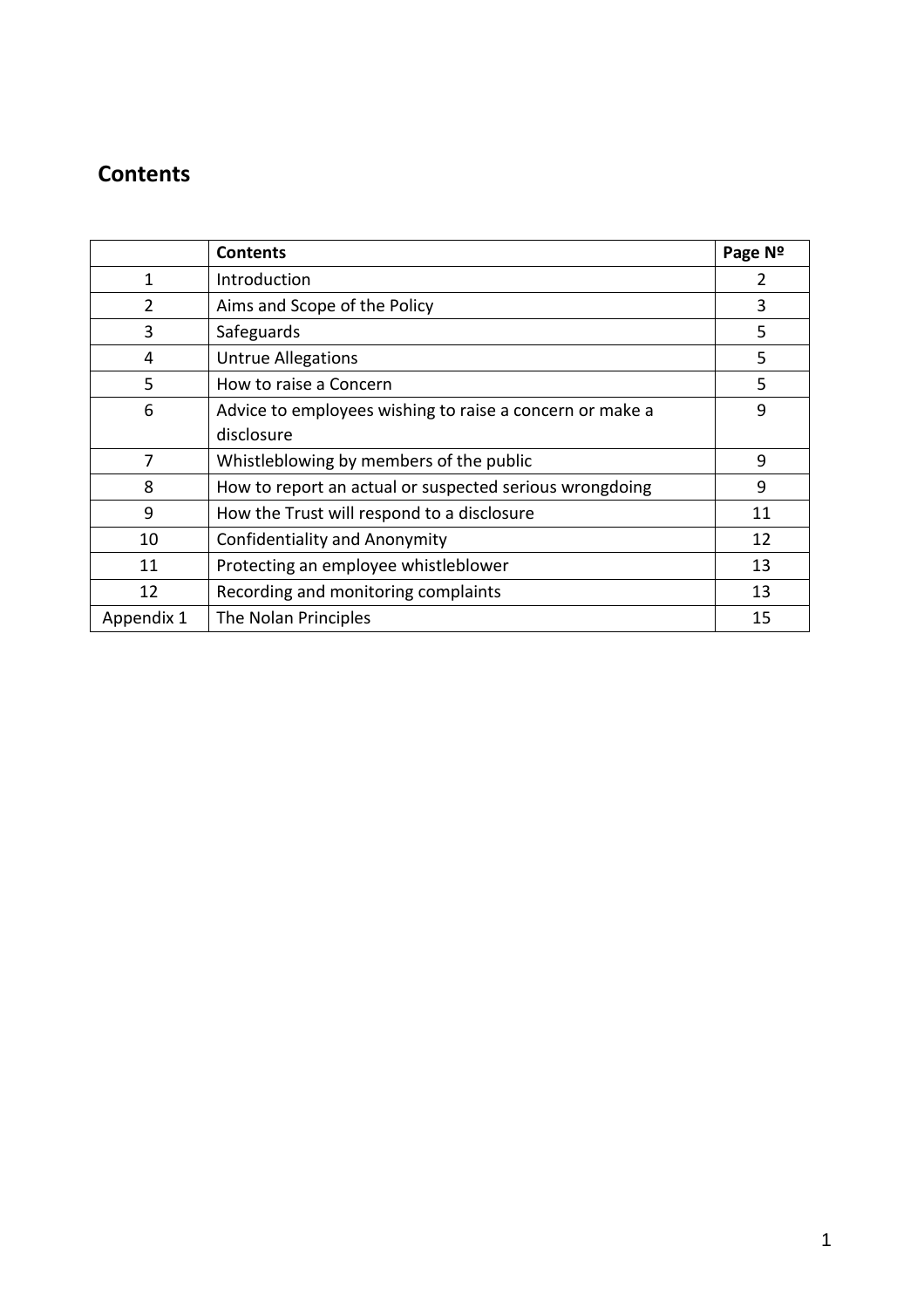# **1 INTRODUCTION**

- 1.1 Hales Valley Trust is committed to ensuring that it, and the people working for it, complies with the highest standards of openness, honesty, integrity and accountability.
- 1.2 The term whistleblowing has a specific legal definition, i.e. a disclosure or allegation of serious wrongdoing made by an employee, and a wider public definition, i.e. any disclosure or allegation of serious wrongdoing made by anyone.
- 1.3 This policy seeks to cover disclosures and allegations of serious wrongdoing within the Trust that are made by anyone. It also covers suppliers and those providing services under a contract with the Trust in their own premises, for example, care homes. Where this policy makes reference to a whistleblower; it refers to any individual or a member of the public who is making a disclosure or allegation of any serious wrongdoing.
- 1.4 Employees are often the first to realise that there may be something seriously wrong within the Trust. However, they may not express their concerns because they feel that speaking up would be disloyal to their colleagues or to the Trust and they may have fears of harassment, reprimand, getting it wrong or victimisation. In these circumstances, it may be easier to ignore the concern rather than report what may just be a suspicion of malpractice.
- 1.5 In line with our commitment we expect employees, suppliers and those providing services under a contract with the Trust in their own premises and others that we deal with, who have serious concerns about any wrongdoing with regards to the Trust's work, to come forward and voice those concerns. It is recognised that most cases will have to proceed on a confidential basis.
- 1.6 This Policy makes it clear that you can do so without fear of victimisation, subsequent discrimination or disadvantage. *This Whistleblowing Policy is intended to encourage and enable employees to raise serious concerns within the Trust rather than overlooking a problem or "blowing the whistle" outside the Trust.*
- 1.7 These procedures are in addition to the Trust's complaints procedures and other statutory reporting procedures applying to some directorates such as those relating to safeguarding children or vulnerable adults. Managers are responsible for making service users aware of the existence of these procedures.
- 1.8 This policy is not designed to be used:
	- a) for raising or reconsideration of matters that come under existing internal Hales Valley Trust procedures e.g. grievance, disciplinary or capability procedures; or
	- b) for allegations that fall within the scope of specific procedures (for example child or vulnerable adult protection) which will normally be referred for consideration under the relevant procedure recommended from the Dudley Safeguarding Board, unless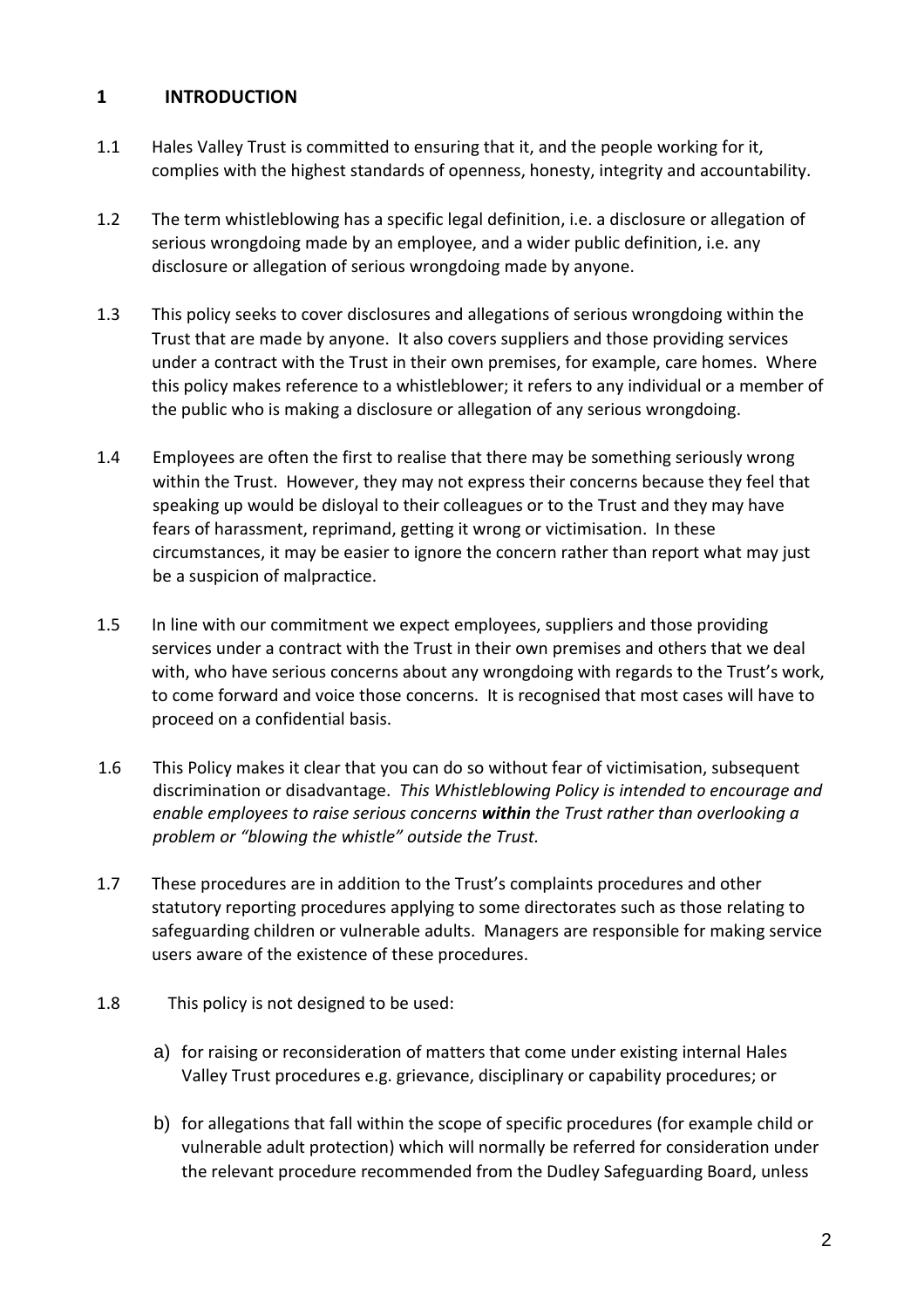the employee has good reason to believe that the procedure is not being followed or will not be followed effectively; or

- c) as an appeal process from any complaint or grievance handled under any of the above procedures.
- 1.9 Where a complaint made under this policy falls outside the scope of the policy, e.g. where the complaint falls outside the scope of "serious wrongdoing", Hales Valley Trust will advise the whistleblower of this and consult with the whistleblower in respect of taking the complaint further. Wherever possible, the Trust will comply with the view of the whistleblower, but there are situations where the Trust is legally required to pass on details of allegations, without the consent of the whistleblower, such as in safeguarding matters, or where the allegations related to serious criminal activity undertaken by individuals outside the Trust.

1.10 This policy has been consulted upon and is supported by all trade unions.

# **2 AIMS AND SCOPE OF THIS POLICY**

- 2.1 This Policy aims to:
	- Encourage everyone to feel confident in raising concerns and to question and act upon concerns about practice.
	- Provide avenues to raise those concerns and receive feedback on any action taken.
	- Ensure an individual receives a response to any concerns raised and that they are aware of how to pursue them if they are not satisfied.
	- Reassure the individual who has raised a concern that they will be protected from possible reprisals or victimisation if they have a reasonable belief that they have made any disclosure.
- 2.2 There are existing procedures in place if you are employed by Hales Valley Trust to lodge a grievance relating to your own employment. The Whistleblowing Policy is intended to cover major concerns and in order to be protected any wrongdoing will fall outside the scope of other procedures of serious wrongdoing. These include:-
	- Breach of a legal obligation
	- Conduct which is an offence or a breach of law, including, for example, data protection and equality legislation
	- Any criminal activity; including incitement to commit a criminal act
	- Corruption or fraud
	- A miscarriage of justice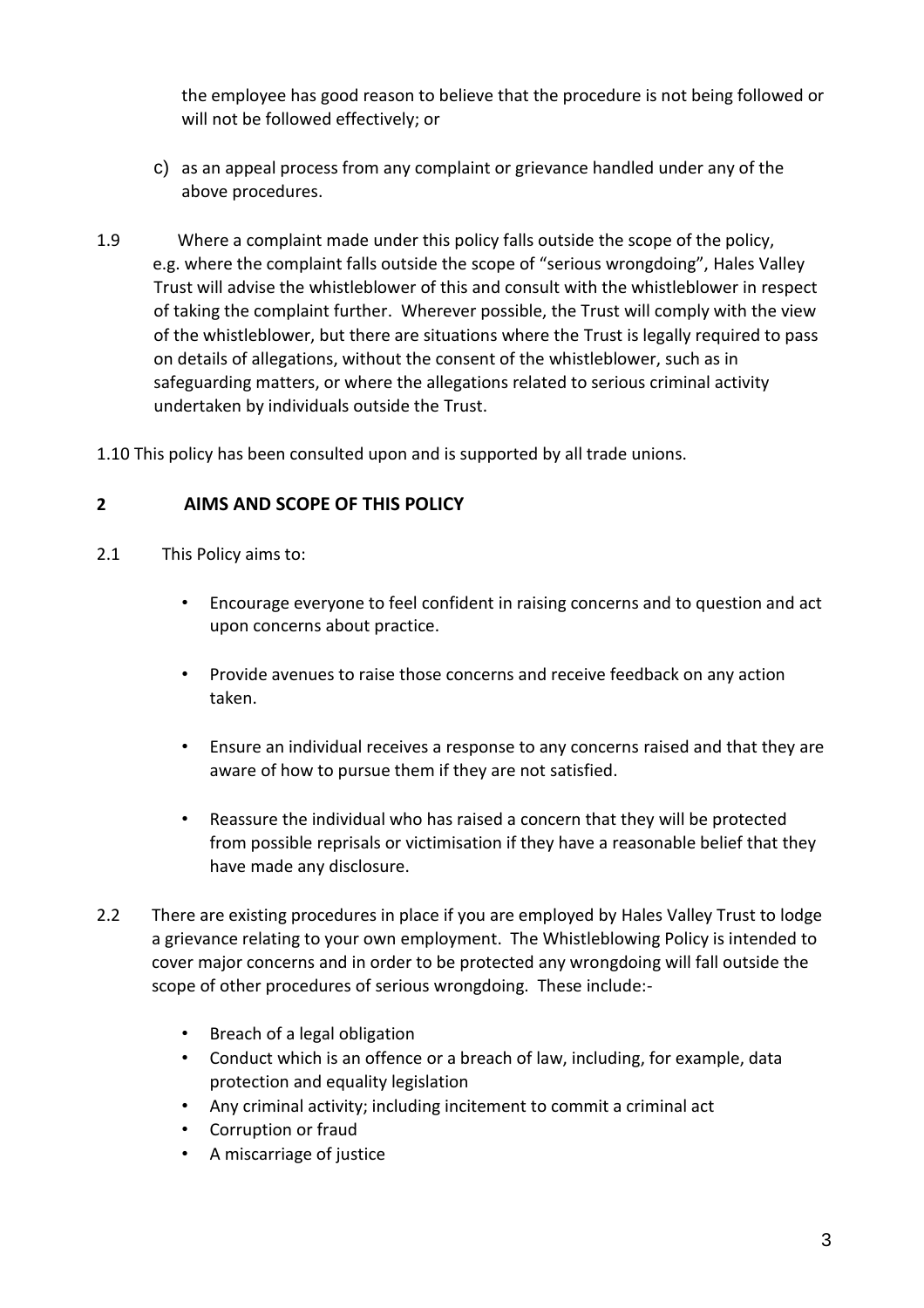- A danger to health and safety risks of any individual (including members of the public)
- Damage to the environment
- Abuse of power or authority
- The unauthorised use of public funds (including gross waste or mismanagement of funds)
- Failure to comply with professional standards, Trust policies or codes of practice/conduct
- Sexual, emotional or physical abuse or neglect of clients, or other unethical conduct
- Safeguarding children and vulnerable adults
- Any other form of improper action or conduct is taking place. This could include breaches of the regulation requiring school governors to "act with integrity, objectivity and honesty and in the best interests of the school" (The School Governance (Roles, Procedures and Allowances) (England) Regulations 2013)
- Breaches of the "Nolan Principles of Conduct Underpinning Public Life" (Please refer to Appendix 1)
- Deliberately concealing any of the above

committed by or related to the actions of:

- Hales Valley Trust employees/workers
- Contractors, agency staff, suppliers or consultants of Hales Valley Trust in the course of their work for the Trust
- Trade Unions
- 2.3 Any serious concerns of wrongdoing that you have about any aspect of service provision or the conduct of officers listed above can be reported under the Whistleblowing Policy. This may be about something that:
	- makes you feel uncomfortable in terms of known standards, your experience or the standards you believe the Trust subscribes to; or
	- is against the Trust's Standing Orders, Financial Regulations and policies; or
	- falls below established standards of practice; or
	- amounts to improper conduct

In order for there to be a protected disclosure, information must be disclosed; it is not enough for an allegation to have been made.

Where a disclosure is merely an expression of opinion that fails to show that a legal obligation has been or is likely to be breached, it cannot amount to a protected act or qualifying disclosure.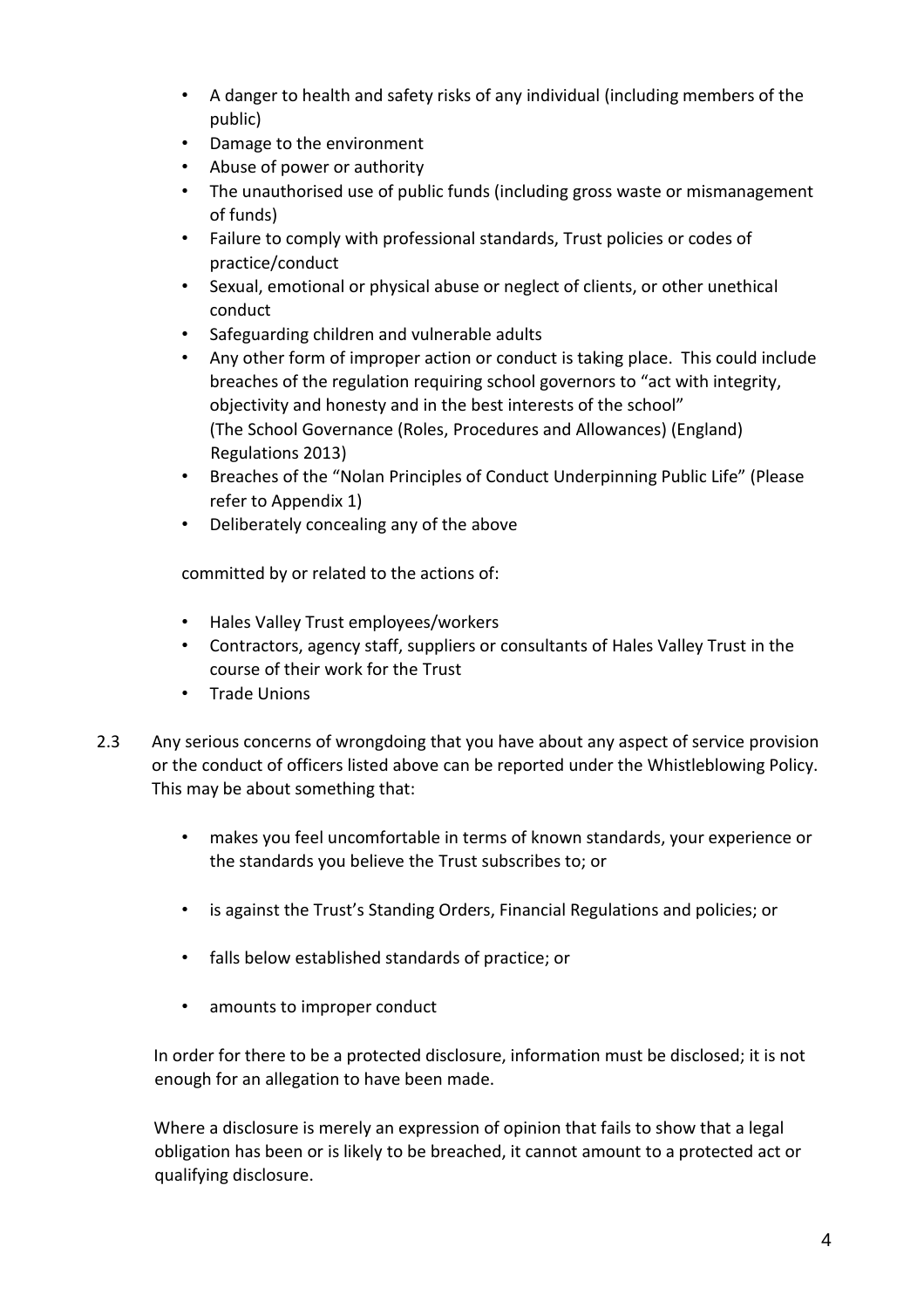This Policy does **not** replace the corporate complaints procedure.

#### **3 SAFEGUARDS**

#### **Harassment or Victimisation**

- 3.1 The Trust is committed to good practice; high standards and wants to be supportive of anyone making a protected disclosure.
- 3.2 The Trust recognises that the decision to report a concern can be a difficult one to make. If what you are saying is true, or if you have reasonable grounds for believing that it is true, you should have nothing to fear because you will be doing your duty to your employer and those for whom you are providing a service.
- 3.3 The Trust will not tolerate any harassment or victimisation (including informal pressures) and will take appropriate action to protect you when you raise a concern.
- 3.4 Any investigation into allegations of potential malpractice will not influence or be influenced by any disciplinary or redundancy procedures that affect employees of the Trust.

# **4 UNTRUE ALLEGATIONS**

4.1 If you make an allegation but it is not confirmed by the investigation, no action will be taken against you. If, however, you make an allegation frivolously, maliciously or for personal gain, disciplinary action may be taken against you if you are employed by the Trust. Action via the civil courts may be taken against you if you are a member of the public.

#### **5 HOW TO RAISE A CONCERN**

**Disclosures made by Hales Valley Trust employees, Trade Unions, Agency Staff, and any other individuals working for the Trust.** 

#### **The Public Interest Disclosure Act 1990 (PIDA)**

5.1 PIDA is designed to encourage and enable employees (which includes Agency Staff and any other individual working for the Trust to raise any concerns about any suspected serious wrongdoing, an illegal act or a dangerous situation within the Trust.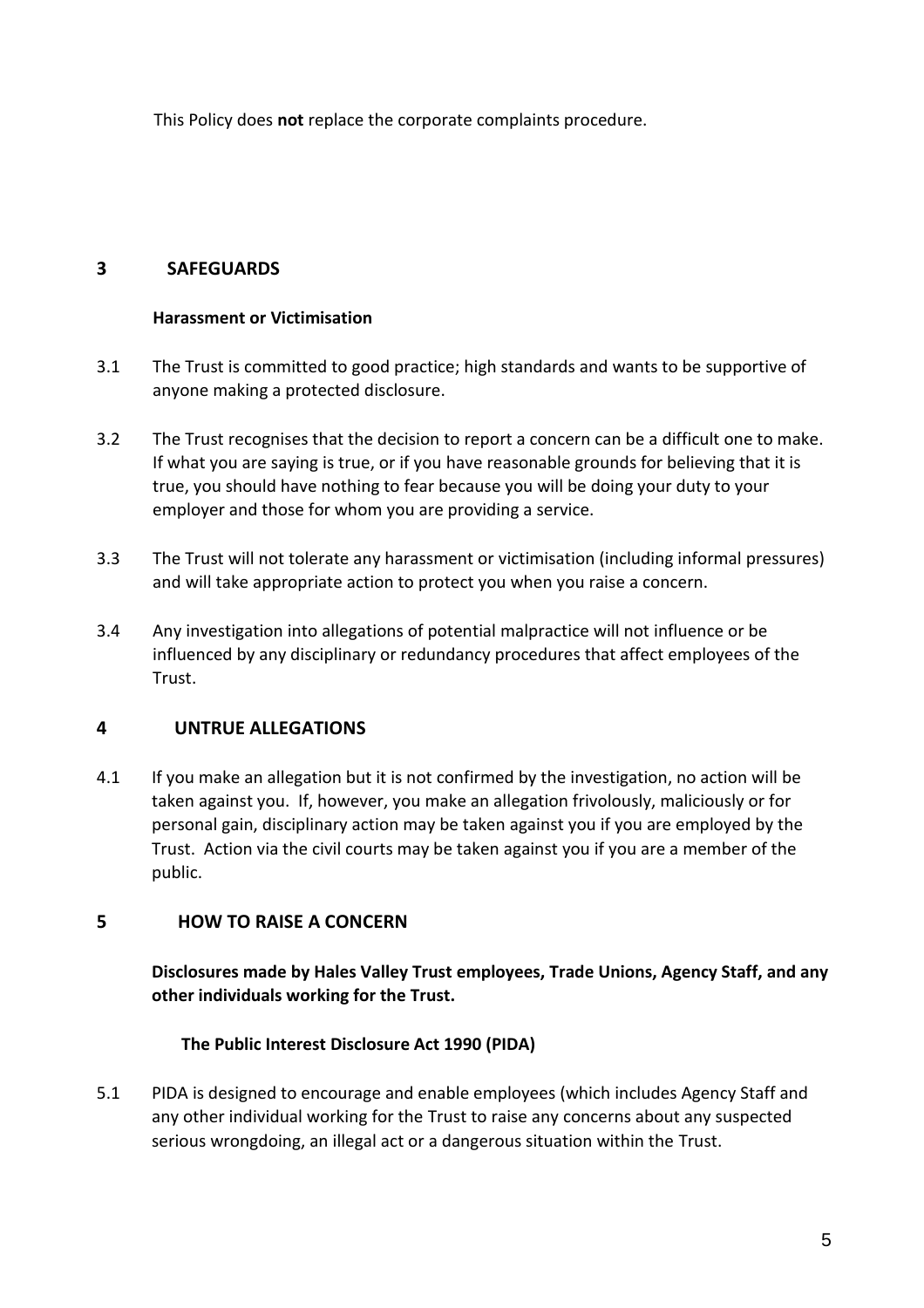- 5.2 This is called making a "Protected Disclosure" under the Act, and when it is made in the public interest and in accordance with this policy, an employee is legally protected from harassment or victimisation as a result of the disclosure.
- 5.3 The person making the disclosure does not have to be directly or personally affected by the serious wrongdoing, but the disclosure must be made in the public interest.
- 5.4 PIDA will protect any employee or worker making a Protected Disclosure; irrespective of whether or not the disclosure relates to information gained in the course of their employment (e.g. a protected disclosure made by an employee acting as a service user would still fall under the PIDA protection).
- 5.5 If an employee does not feel comfortable making a disclosure to the Trust, they may be entitled to make a disclosure to other prescribed persons. For further information please Appendix 2.
- 5.6 In the first instance the member of staff should normally raise concerns with their immediate line manager or the Head Teacher. If the concern is to do with the Headteacher the member of staff should raise the concern with the CEO or the Chair of the Board of Directors.

For specific safeguarding concerns if you believe an employee has:

- Behaved in a way that has harmed or may have harmed a child or vulnerable adult;
- Possibly committed a criminal offence against or related to a child or vulnerable adult; or
- Behaved towards a child or children or vulnerable adults(s) in a way that indicates that she/he is unsuitable to work with children or vulnerable adults.

You should follow safeguarding children procedures (Part B, Section 11) <http://safeguardingchildren.dudley.gov.uk/informationforprofessionals/safeguarding-children-procedures/part-b-specificsafeguarding> or contact the Local Authority Designated Officer (LADO) in respect of managing concerns or allegations at Safeguarding & Review via the Safeguarding Review Unit (Tel No 01384 813061). The link is also the same for safeguarding of adults.

- 5.7 Concerns may be raised verbally or in writing. Individuals who wish to make a written report are invited to use the following format:
	- the background and history of the concern (giving relevant dates), and the reason why you are particularly concerned about the situation
	- each disclosure should be separately identified by reference to date and content
	- each alleged failure or likely failure to comply with a legal obligation or a matter giving rise to a health and safety breach should be separately indentified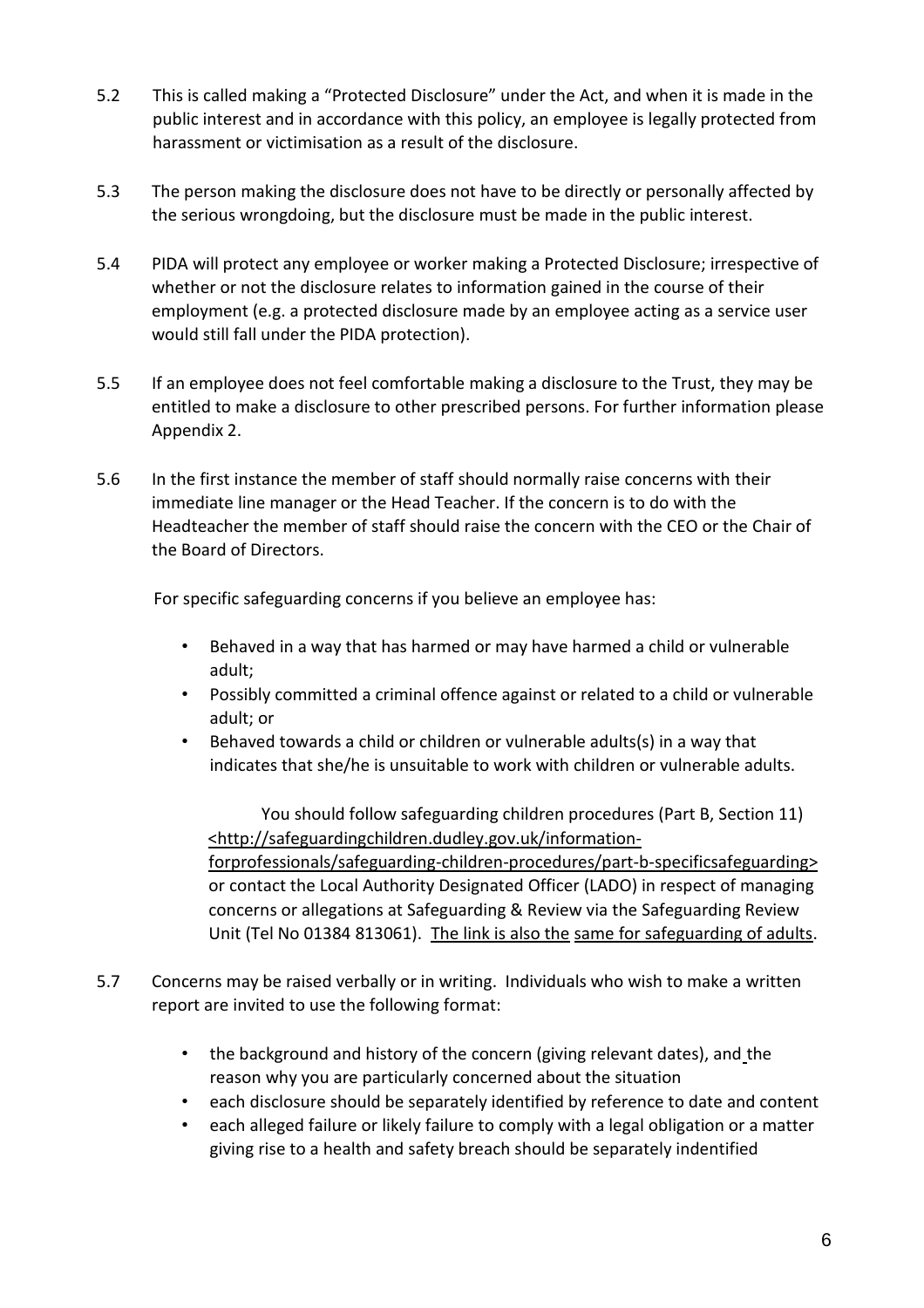- 5.8 The earlier you express the concern the quicker action may be taken.
- 5.9 Although you are not expected to prove beyond doubt the truth of an allegation, you will need to demonstrate to the person contacted that you have a reasonable belief that there has been wrongdoing.
- 5.10 Individuals employed in schools are normally expected to raise their concerns within the school initially, using existing policies where they are appropriate.
- 5.11 Where the employee working in a school considers one or more incidents amount to a safeguarding incident, they should make a referral under the Schools Safeguarding policy.

However, if the employee has good reason to believe that

- a) the complaint or whistleblowing will not be managed properly within the school, or
- b) that they will be exposed to victimisation as a result of the complaint; or
- c) the concern is about another school or another service provided by Hales Valley Trust;

then the employee may make the complaint directly to Hales Valley Trust. People who make a complaint to Hales Valley Trust about the school in which they work should set out why they feel unable to make the complaint directly to the school.

# **6 ADVICE TO EMPLOYEES WISHING TO RAISE A CONCERN OR MAKE A DISCLOSURE**

6.1 Employees who have major concerns arising from their employment may wish to seek advice from their union or the charity Public Concern at Work (0207 404 6609 – http://www.pcaw.org.uk), to see whether the information which they wish to report would meet the definition of a 'qualifying disclosure' and whether they should be using this procedure, or some other procedure.

#### **7 WHISTLEBLOWING BY MEMBERS OF THE PUBLIC**

- 7.1 Unlike disclosures by employees, the Public Interest Disclosure Act does not cover disclosures by members of the public.
- 7.2 However, the Trust considers that any disclosures or allegations made by members of the public in respect of serious wrongdoing should be handled in the same way as disclosures made by employees.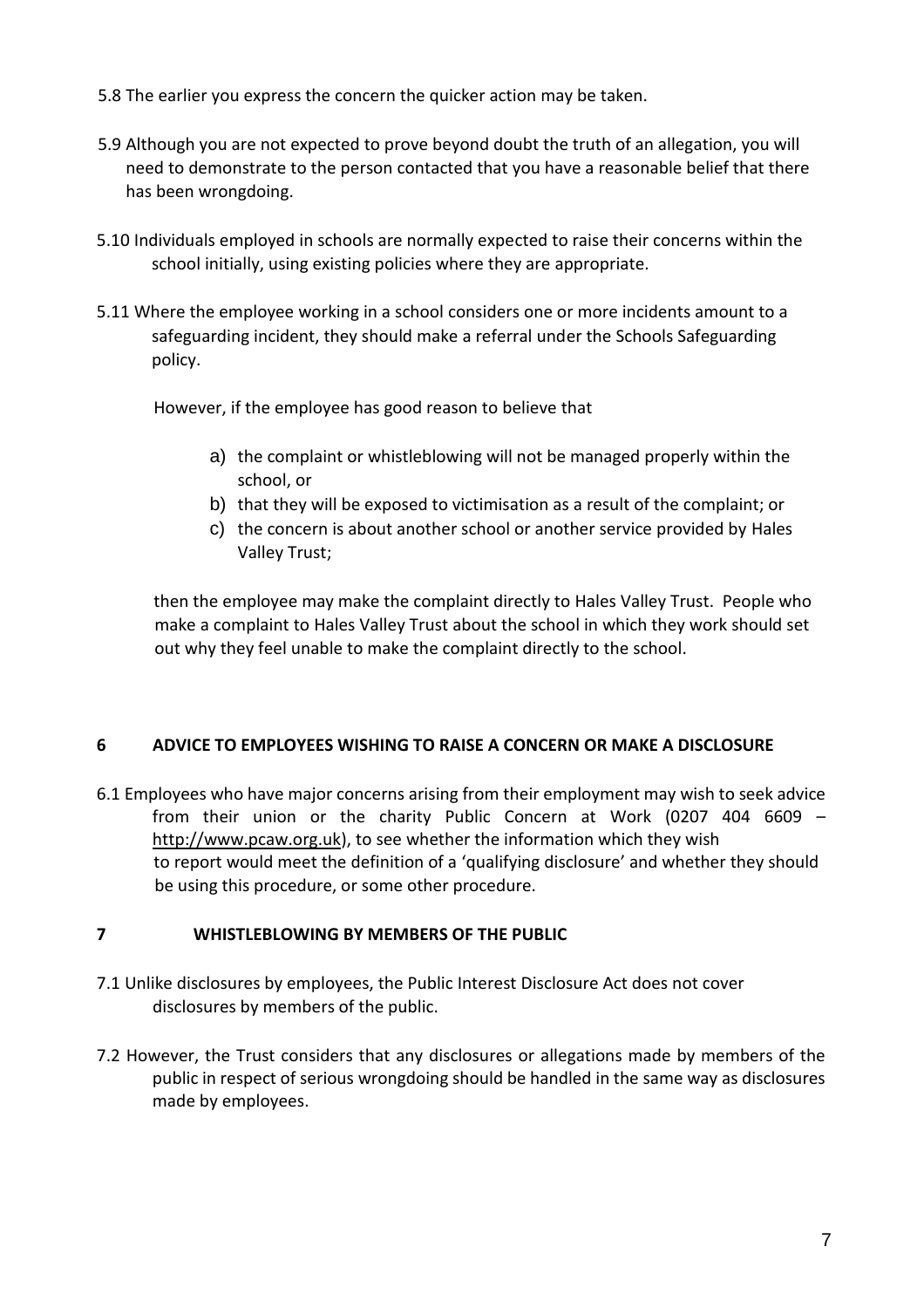7.3 Once a disclosure from a member of the public has been received by the Trust, it will be handled in the same way as a disclosure made by an employee under the Public Interest Disclosure Act.

#### **8 HOW TO REPORT AN ACTUAL OR SUSPECTED SERIOUS WRONGDOING**

#### **The Responsible Officer**

8.1 The Chief Executive has overall responsibility for the maintenance and operation of this Policy. The Chief Executive maintains a record of concerns raised and the outcomes (but in a form which does not endanger your confidentiality) and will report to the Board of Directors.

A person who wishes to report any suspected serious wrongdoing ("a disclosure") to the Trust or seek advice and guidance should contact the Trust either by e-mail or telephone.

If you are unsure whether or how to use this Policy, you may seek free confidential help from the independent charity, **Public Concern at Work** Tel: 0207-404-6609 www.pcaw.org.uk email: whistle@pcaw.co.uk

**Public Concern at Work** will also be able to help if you feel that it would be inappropriate to speak to any of the officers referred to above.

You may wish to consider discussing your concern with a fellow worker first and you may find it easier to raise the matter if there are two (or more) of you who have had the same experience or concerns.

If you are employed by the Trust you may invite your current recognised trade union representative, trade union official or fellow worker to be present during any meetings or interviews in connection with the concerns you have raised.

Details that will need to be asked of you are listed below but are not exhaustive:

Name (unless they wish to be anonymous)

Contact details (unless they wish to be anonymous)

Who has committed the alleged serious wrongdoing?

What is the nature of the alleged serious wrongdoing?

Is the person making a disclosure employed by Hales Valley Trust?

If not, does that person work in a school (if so which one)?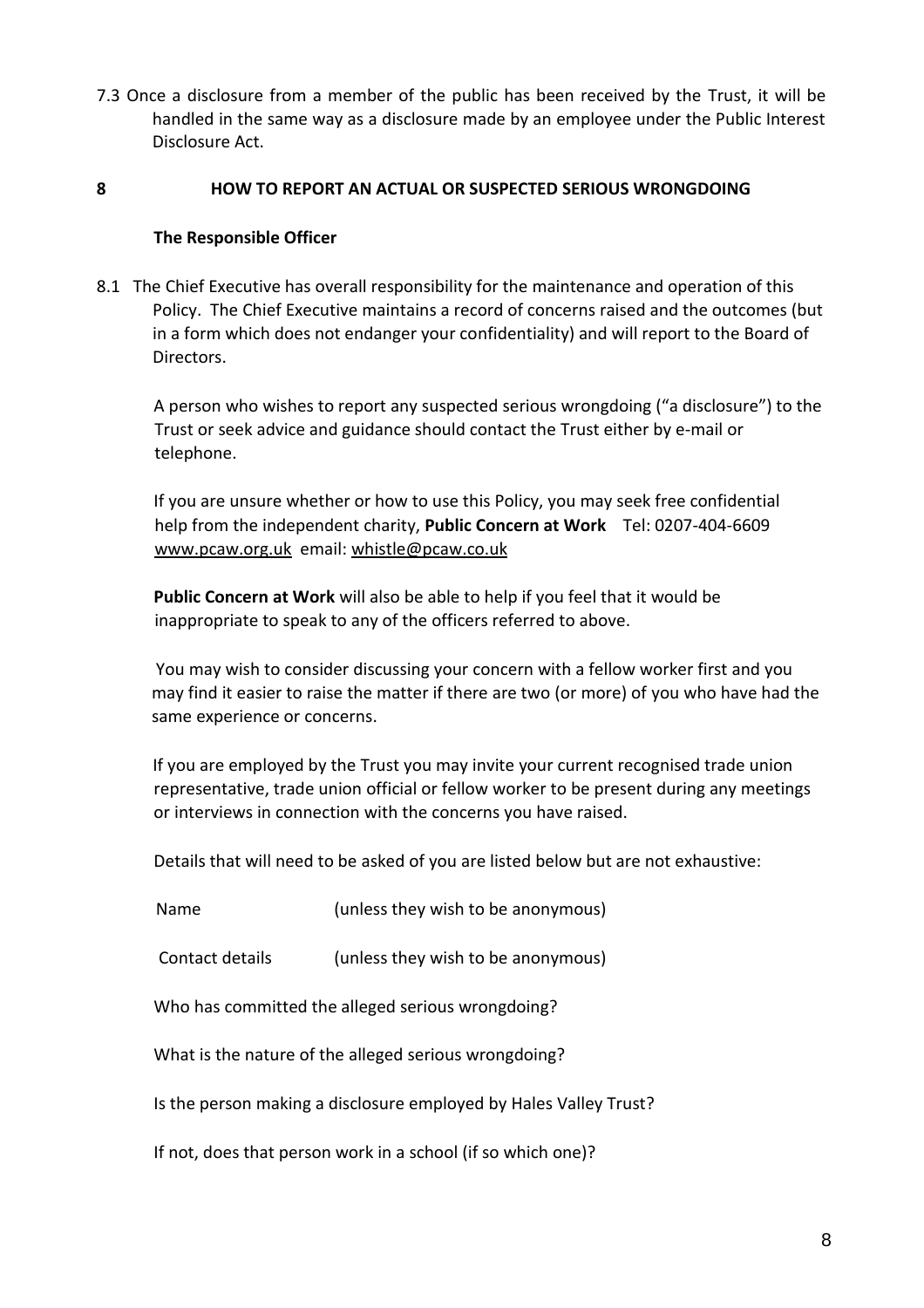Is the person a service user/member of the public?

- 8.2 Trust employees are also entitled to make a Protected Disclosure through their manager, if they feel confident in approaching their manager to report a concern or allegation of serious wrongdoing that falls under this policy. If doing so, you must be explicit that the disclosure is being made under this policy. The manager must follow the obligation of confidentiality, but must, as soon as possible after receiving the Protected Disclosure, log the disclosure in accordance with 8.1 above, and then confirm to the employee concerned, in writing or email, that this matter has been recorded.
- 8.3 In the event that an employee does not feel comfortable in making a disclosure to the Trust, they are entitled to also make a Protected Disclosure to a number of other organisations. For further information as to whom, other than the Trust, a protected disclosure can made, see:

https://www.gov.uk/government/uploads/system/uploads/attachment\_data/file/36 0648/bis-14-1077-blowing-the-whistle-to-a-prescribed-person-the-prescribedpersonslist-v4.pdf

8.4 If you do take the matter outside the Trust, you should ensure that you do not disclose confidential information and you should check with one of the contact points listed in Paragraph 8.1 to ensure that you are not doing so.

#### **9 HOW THE TRUST WILL RESPOND TO A DISCLOSURE**

9.1 Within ten working days of a concern being raised, the responsible person (the Chief Executive) will write to the individual:

- acknowledging that the concern has been received;
- indicating how we propose to deal with the matter;
- giving an estimate of how long it will take to provide a final response; informing the individual whether any initial enquiries have been made;
- supplying the individual with information on staff support mechanisms, including confidential welfare counselling, and;
- informing the individual whether investigations will take place and, if not, why not.
- 9.2 The Trust will then consider and decide whether the disclosure falls under the whistleblowing criteria and, if not, will, wherever possible, seek the whistleblower's consent as to how the disclosure will be investigated using the appropriate Trust procedure(s).
- 9.3 However, there are situations where the Trust is legally required to investigate, under separate procedures, without the consent of the whistleblower, such as investigating allegations of ill-treatment or abuse of children or vulnerable adults (safeguarding) or suspected criminal activity. In these circumstances, the Trust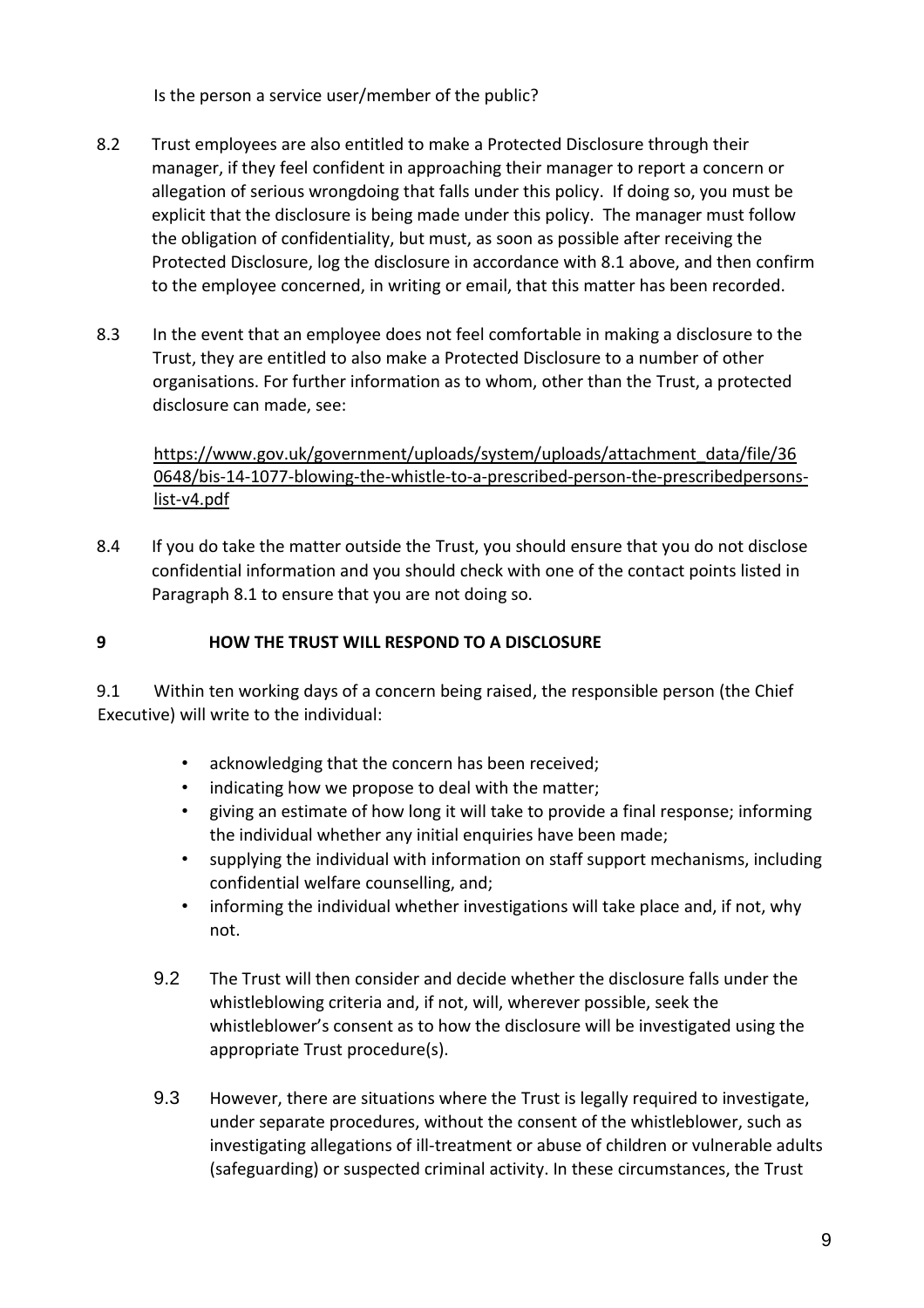will, wherever possible, advise the whistleblower that the disclosure will be investigated under another process, but there may be situations where it is not appropriate to disclose the existence of these investigations.

- 9.4 If it is concluded that the disclosure is considered to come under the whistleblowing policy and that an investigation needs to take place, the whistleblower, will be advised of the following:
- a) the arrangements for confidentiality
- b) how the person making the disclosure will be expected to contribute to the investigation
- c) the outcome of any discussions which may have taken place over anonymity
- d) an estimate of how long the investigation is likely to take
- e) the name of the investigator appointed to undertake the investigation
- f) the right of an employee to representation by a recognised trade union or work colleague at any meeting; and
- g) the right of any non-employee to seek support and representation at any meeting
- h) whether the Police will need to be involved or other agencies
- 9.5 Hales Valley Trust, wherever possible, will seek to advise the whistleblower of the outcome of the investigation. However, the Trust is bound by the Data Protection Act and the Human Rights Act in respect of allegations relating to individuals, and may not be able to disclose information where legal proceedings are pending.
- 9.6 The use of this whistleblowing process does not automatically amount to acceptance by the Trust that the information provided is necessarily a qualifying disclosure.
- 9.7 For monitoring purposes the Trust keeps a list of communications received from people using this whistleblowing process. This information is used for monitoring purposes and to detect if there are areas where there is a high incidence of alleged serious wrongdoing.

#### **10 CONFIDENTIALITY AND ANONYMITY**

10.1 Although the PIDA does not refer to the confidentiality of concerns raised in a qualifying disclosure, there is a widespread assumption that such a disclosure will be treated in confidence as a means of preventing victimisation. Hales Valley Trust will seek to avoid disclosing information identifying any whistleblower, even if the Trust considers that the disclosure, by the Whistleblower, falls outside the scope of a qualifying disclosure. However, there are situations where, due to the circumstances of the alleged serious wrongdoing, it is impossible to avoid disclosing information identifying any whistleblower. In these circumstances, Hales Valley Trust will consult with the whistleblower prior to the disclosure taking place and offer support.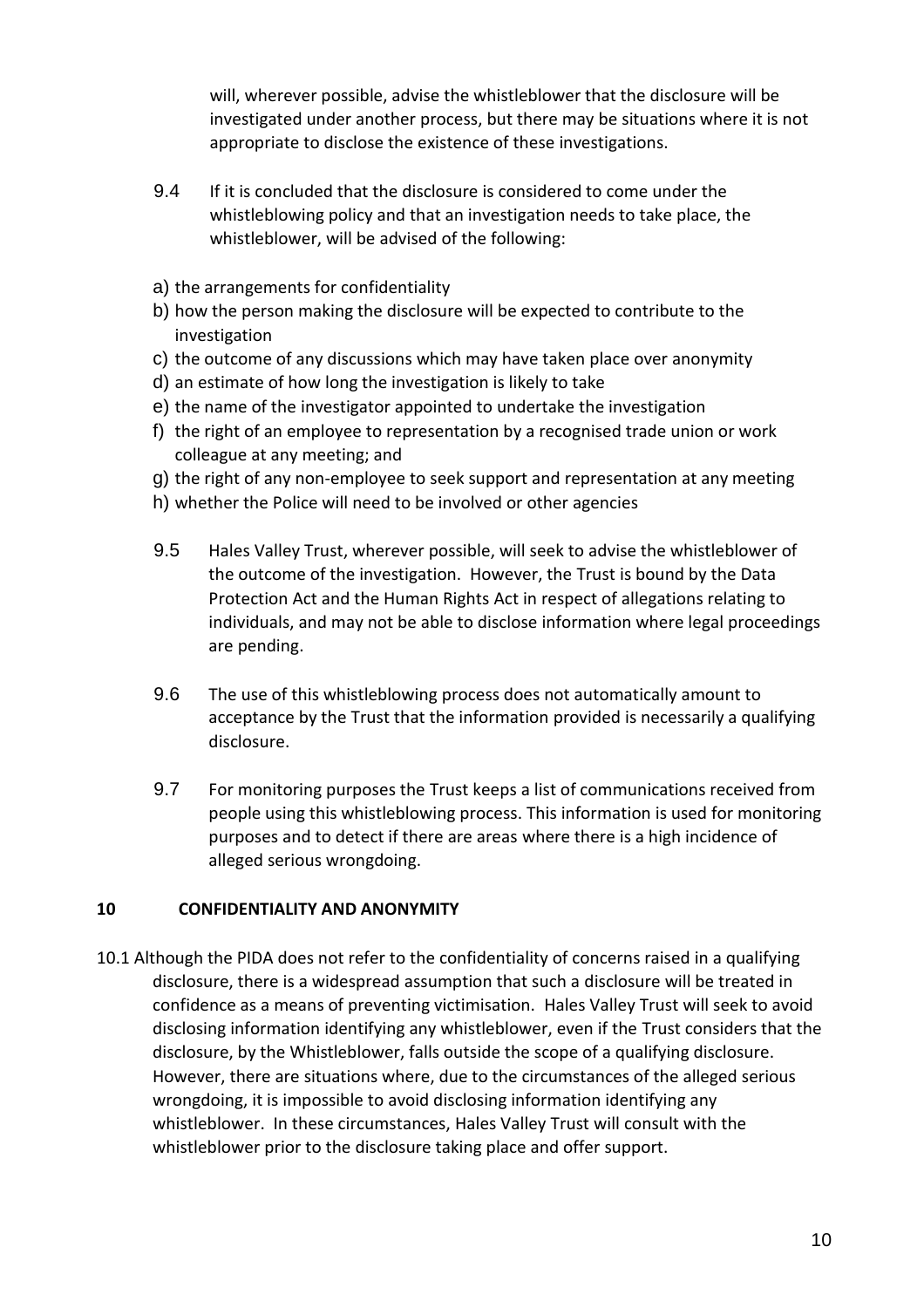- 10.2 There may also be situations where the Trust may be obliged to disclose information, such as where there are legal proceedings following on from the investigation of the whistleblowing investigation. This may require the disclosure of witness statements or correspondence, and there is even the possibility that the whistleblower may be expected to give evidence at any hearing. In these circumstances, the Trust should discuss the implications for the whistleblower if he or she proceeds with the disclosure, and where appropriate, discuss appropriate support arrangements.
- 10.3 Hales Valley Trust may also be required to disclose the identity of the whistleblower to third parties, where necessary for the purposes of undertaking investigations e.g. where the allegations relate to serious criminal offences where the Trust considers that the Police should investigate.
- 10.4 Anonymous complaints will be considered but, depending on the information given and the credibility of the evidence, there may not be enough information for a proper investigation without the investigator being able to contact the whistleblower for further information and, in these circumstances, there may not be sufficient evidence to pursue an investigation. Therefore whistleblowers are encouraged to put their name to the complaint.
- 10.5 Hales Valley Trust is subject to the Freedom of Information Act. This means that there is a presumption that Hales Valley Trust discloses any information it holds, unless that information falls under one or more exemptions and, in most cases, that the application of that exemption is in the public interest.
- 10.6 The Freedom of Information Act contains exemptions that may be applicable to permit the withholding of information identifying the whistleblower, including:
	- s.40 Personal Data
	- s.41 Information which, if disclosed, would give rise to an actionable breach of confidence
	- 10.7 If the Trust receives a request for information identifying a whistleblower, it will contact the whistleblower to seek their views in respect of the disclosure or withholding of the information requested and, wherever possible, it will seek to comply with those views.
	- 10.8 The Trust is mindful, in reconciling the legal obligation to disclose information it holds under the Freedom of Information Act 2000, of its legal obligations under:
	- d) The Public Interest Disclosure Act 1998 to avoid the discrimination or victimisation of employees; and
	- e) The Health and Safety at Work etc. Act 1974, to protect the health and safety (including mental health) of employees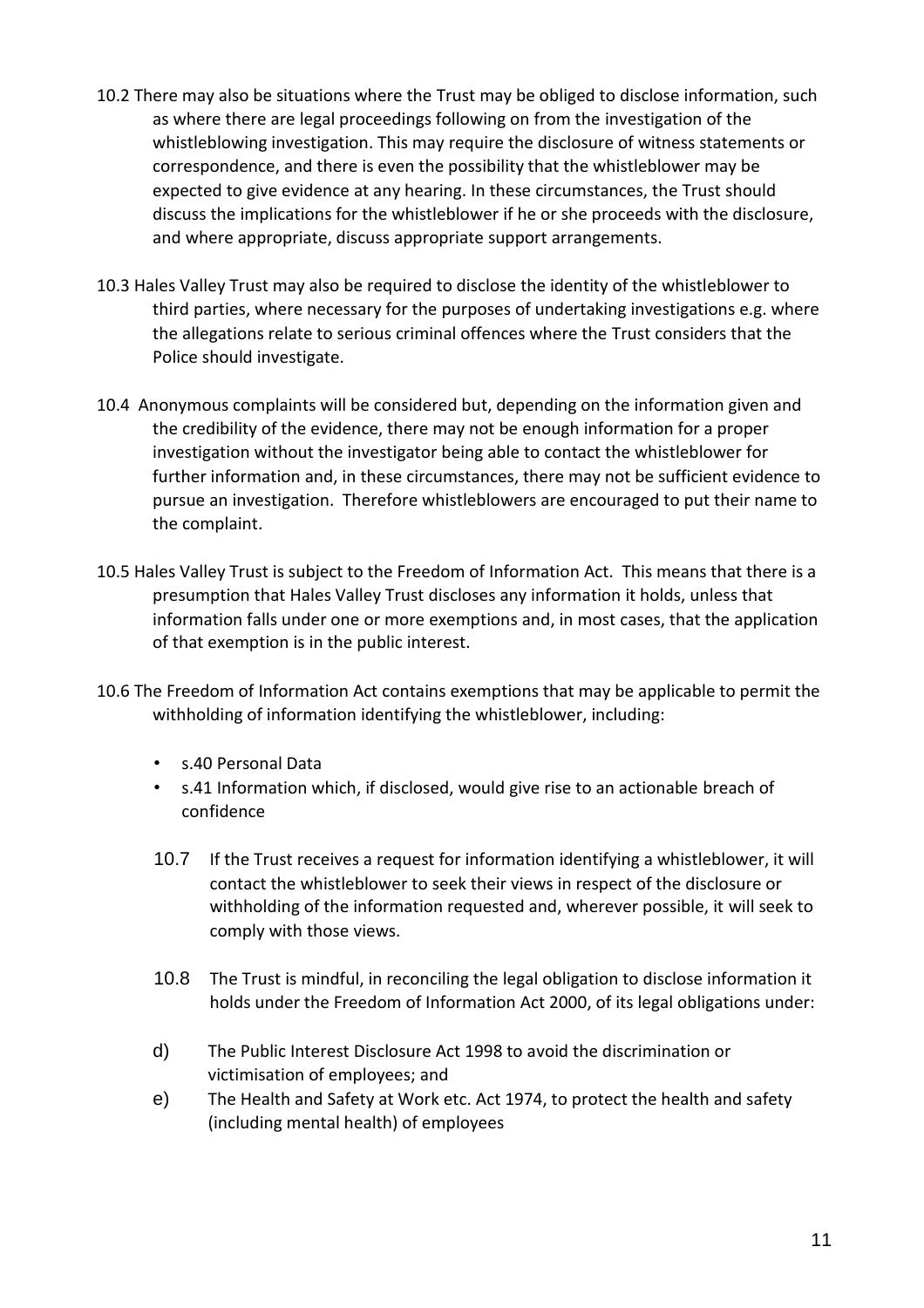#### **11 PROTECTING AN EMPLOYEE WHISTLEBLOWER**

- 11.1 Employees are protected if:
	- they honestly think what they report is true
	- they think they are telling the right person; and
	- they believe that their disclosure is in the public interest
	- 11.2 Any employee who makes a 'qualifying disclosure' which meets the definition in the Public Interest Disclosure Act is legally protected against victimisation for whistleblowing. Hales Valley Trust has adopted this procedure in order to encourage early internal whistleblowing and demonstrate its commitment to preventing victimisation. If an employee claims that, despite that commitment, he or she has been victimised because of blowing the whistle, he or she should make a further complaint under this whistleblowing procedure directly to the an independent HR advisor, appointed by the Trust.
	- 11.3 An employee has the right to complain of victimisation as a result of any whistleblowing to an employment tribunal.
	- 11.4 Any employee who victimises a whistleblower could:
	- be subject to an internal Trust investigation and potential disciplinary action, including potential dismissal
	- face a civil claim personally, as the affected whistleblower could be entitled to directly issue a legal claim against the culprit

#### **12 RECORDING AND MONITORING COMPLAINTS**

- 12.1 Hales Valley Trust is legally required to maintain a list of concerns raised by employees made under the Public Interest Disclosure Act. Inclusion in this list does not amount to acceptance that the communication amounts to a Protected Disclosure and any subsequent decision that the matter falls outside the Act will be added to the record on the list.
- 12.2 The Trust will also record all disclosures of serious wrongdoing made by members of the public.
- 12.3 For the purposes of investigating whether or not there are any systemic issues that need to be addressed, and to monitor the performance of any investigation, an anonymised summary of all disclosures of serious wrongdoing, made by employees or members of the public, will be reported to the Board of Directors.
- 12.4 The Trust will record details of all complaints made under this policy, anonymising the identity of the whistleblower and use this information for the purposes of identifying areas of concern, which may indicate further action is required, and where appropriate,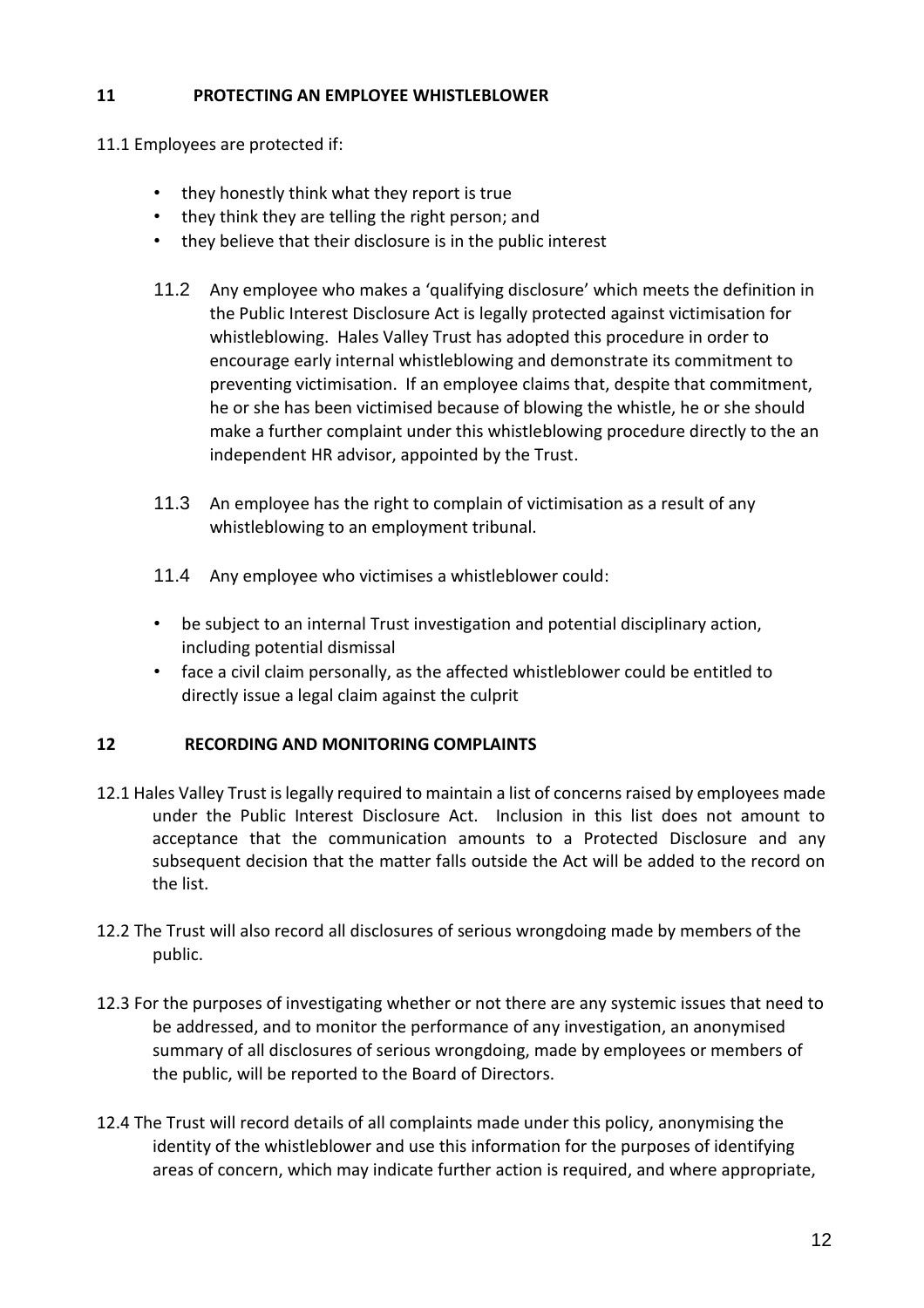share this information with other appropriate regulatory bodies. The types of information recorded may include:

- the date the concern was raised
- the nature of the concern and/or the risk/s highlighted
- who the concern was initially raised with
- whether confidentiality was requested
- the approach adopted
- the outcome, in terms of whether the concern was founded or unfounded
- whether feedback was given to the member of the public/contractor/employer/worker raising the concern
- whether the worker was satisfied with the outcome and if not, why not; and
- the date the case was closed
- 12.5 Both lists are maintained in accordance with the Data Protection Act 2018.
- 12.6 A report on the number of concerns will be published annually. This report will not include any information identifying any whistleblower.